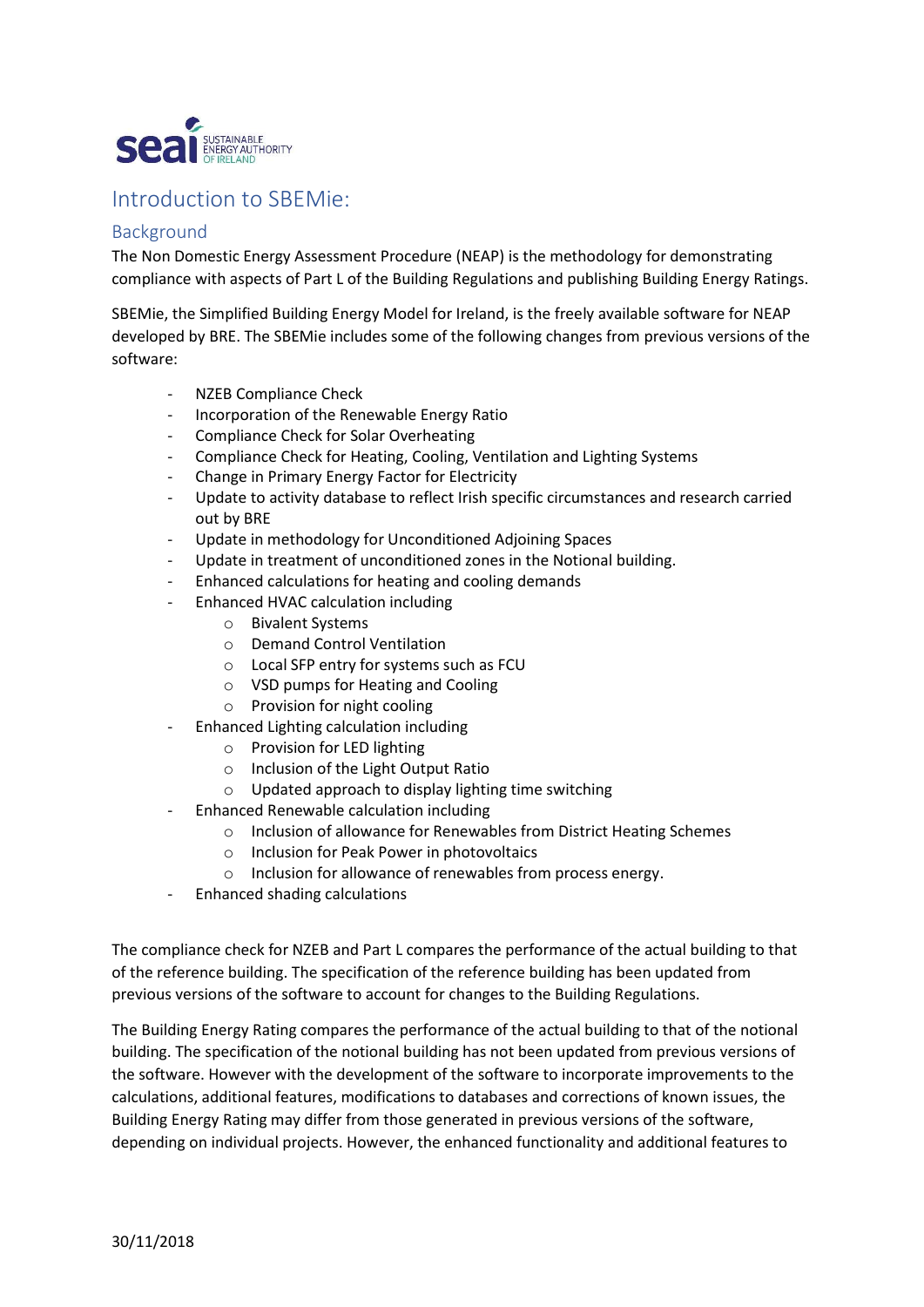the software will also allow assessors more accurately account for energy saving measures such as night cooling, demand control ventilation etc.

## Note: The ability to publish BERs using the iSBEMie software will be added early in 2019, only BERs created in iSBEM v3.5b will be accepted by NDNAS until this changeover.

## iSBEMie file conversion

It is possible to convert files created in previous versions of the iSBEMie software.

Due to the nature of the changes introduced in the new version some fields may not be refreshed automatically. Therefore it is essential to do the following:

- Click through all the zones in the Geometry form
- Click through all the envelope elements in the Geometry form
- Click through all the HVAC systems in the Building Services form
- Click through all the sub tabs in the Building Services form > Zones tab

As outlined in this document there are key differences in the software between iSBEMie and previous versions of the software. It is essential that BER assessors review all of the tabs and sub tabs to provide input for parameters that did not exist in previous versions. Some key features that were identified during testing as requiring further review include:

- General Information > Building Details: An Eircode is a Mandatory Field to run the software
- General Information > Energy Assessor Details: May need to be completed
- Project Database: Default constructions within the database have been updated and may need adjustment
- Geometry > Zones The activity database has been updated and may need to be considered.
- Geometry > Global Thermal Bridges: Accredited detail "Tick" box is no longer a function in the tool, Psi values will need to be manually entered.
- Geometry > Envelope A new "Perimeter" field in the tool, this will default to a value however may impact on thermal bridging calculations and should be updated appropriately.
- Geometry > Windows & Rooflights New fields for "Aspect Ratio", "Shading Position", "Shading Colour", "Shading translucency" and "Tick if overhang is a brise soleil" which may need to be addressed.
- Building Services > HVAC Systems > System Adjustment New entries associated with Variable Speed Pumps therefore may need to be updated.
- Building Services > PVS New entries associated with "Peak Power", "Overshading" and "Ventilation Strategy", this will be defaulted to conservative values and therefore should be updated appropriately.
- Building Services > Zones > Ventilation New entries associated with Demand Controlled Ventilation
- Building Services > Zones > Ventilation (cont)